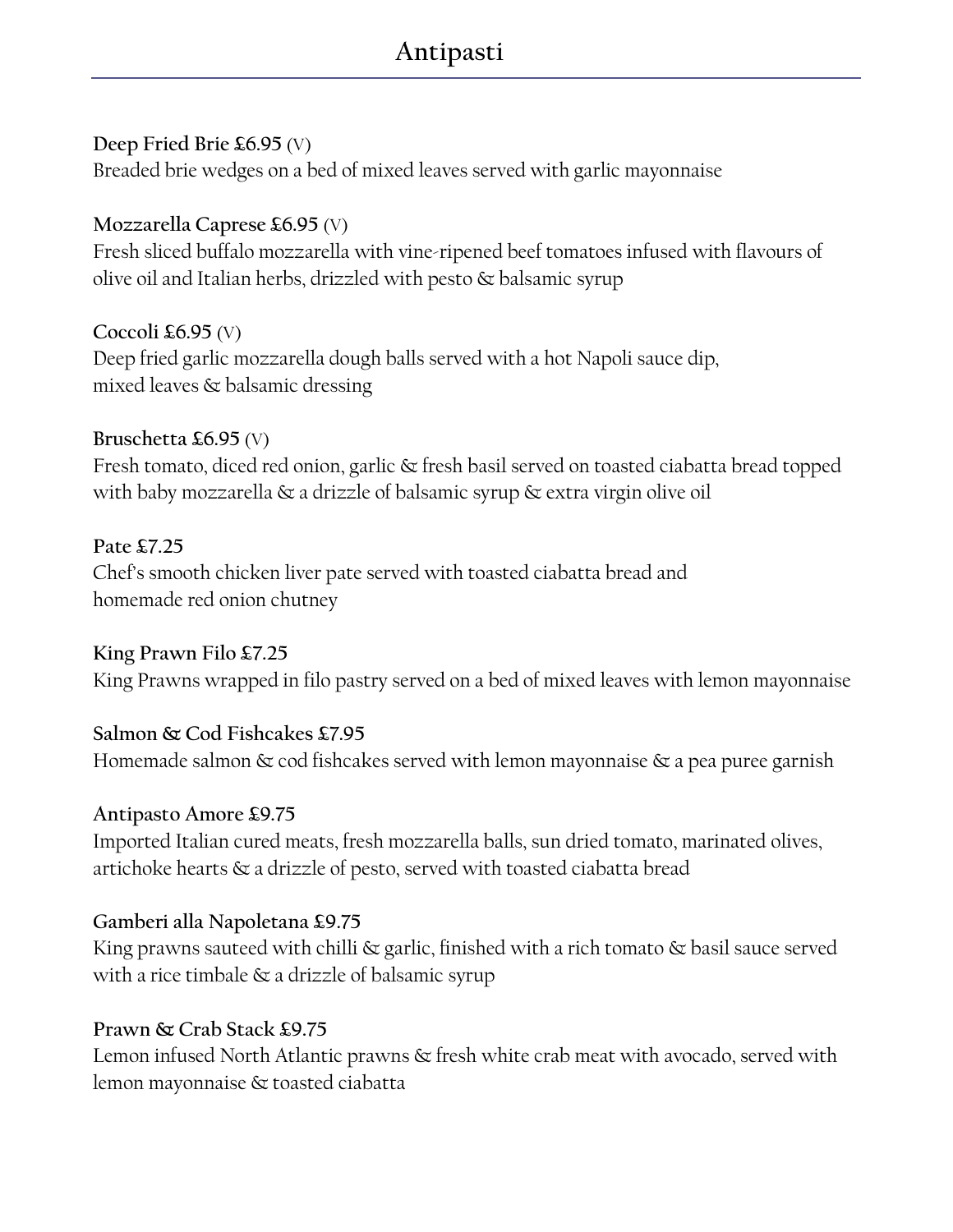La Margherita £11.75 (V) Tomato, fresh mozzarella and oregano

Vegetariana £12.75 (V) Tomato, mozzarella, mushroom, courgettes, onion, peppers and aubergine

La Bianca  $\text{\pounds}12.75$  (V) Mozzarella, goats' cheese, spinach, mushrooms & caramelised shallots

Prosciutto e Funghi £13.75 Tomato, mozzarella, ham and mushroom

Classic Pepperoni £13.75 Tomato, mozzarella, Italian pepperoni and fresh chillies

D'Amore £13.75 Tomato, mozzarella and gorgonzola cheese topped with cured Parma ham

Pollo Affumicato £13.95 Tomato, mozzarella, hickory liquid smoke marinated chicken, sliced mushroom & onion

Pollo Piccante £13.95 Tomato, mozzarella, chicken, chorizo, sun dried tomato, garlic butter & fresh chillies

Carne Misto £13.95 Tomato, mozzarella, Italian sausage, fresh ham, salami, pepperoni, chorizo & fresh chillies

Salmone £13.95 Tomato, mozzarella, smoked salmon & mascarpone

Chorizo Gamberri £13.95 Tomato, mozzarella, chorizo & prawns with fresh chillies

Calzone Vegetariana £13.75 (V) Traditional folded pizza filled with mushrooms, spinach, aubergine, courgette, peppers, ricotta cheese, tomato and mozzarella finished with fresh parsley and garlic butter

### Classic Calzone £13.95

Traditional folded pizza filled with ham, mushrooms, spinach, ricotta cheese, tomato and mozzarella finished with fresh parsley and garlic butter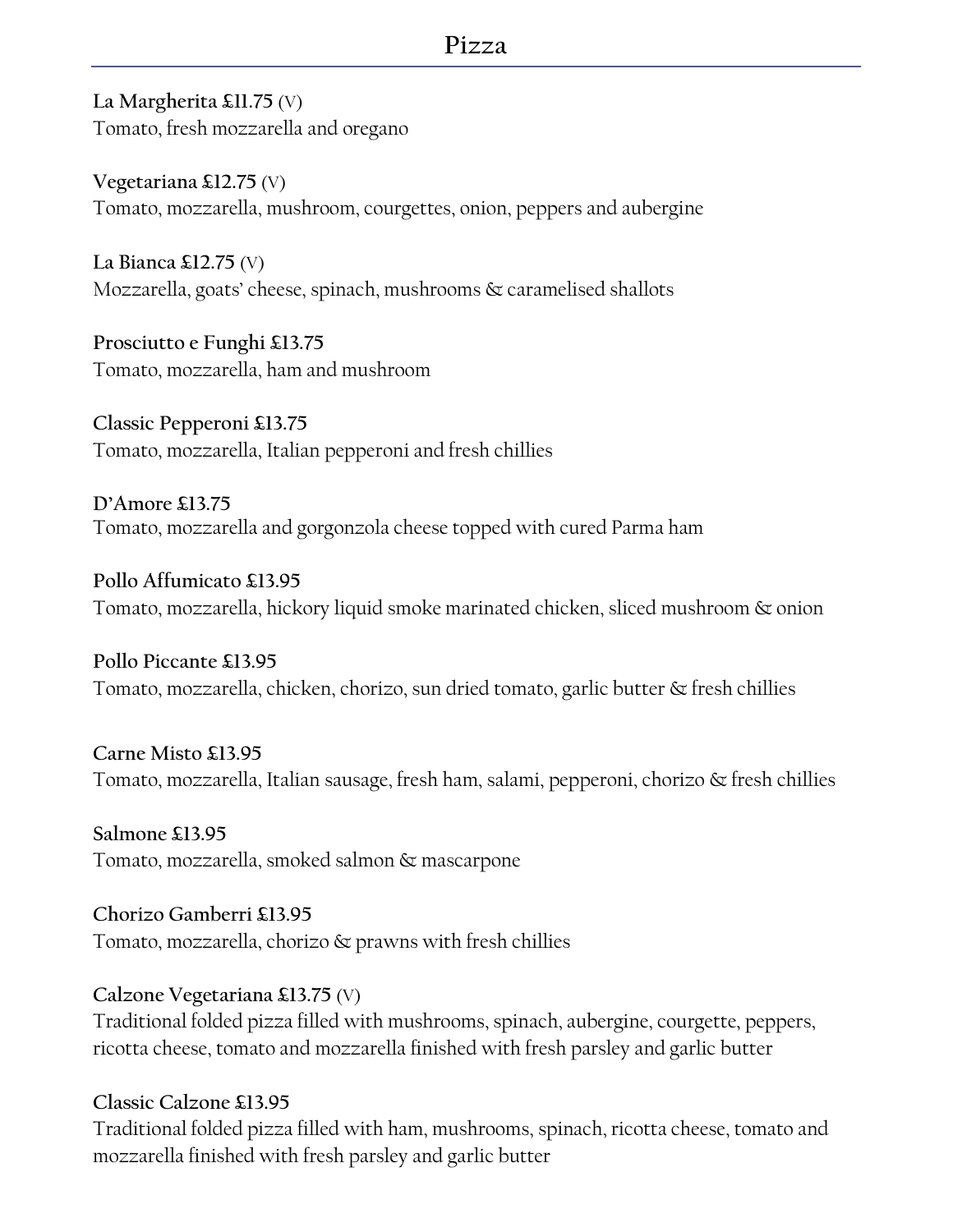# Pasta

### Rigatoni Vegetariana £12.75 (V)

Pan fried mushrooms, spinach, courgettes, onion, peppers, pesto & aubergine in a rich Napoli sauce

Rigatoni Arrabiata £12.75 Pan fried spicy pepperoni with garlic, chilli, pesto, olives and homemade Napoli sauce

Spaghetti Carbonara £12.75 Smoked bacon strips pan fried with cream, egg yolk and Parmesan cheese

Spaghetti Alla Bolognese £12.75 Chef's delicious homemade Bolognese

# Melanzane alla Parmigiana £12.75

Layers of fresh aubergine oven baked in a rich Napoli sauce with Parmesan, pesto, garlic & fresh basil, topped with mozzarella & served with warm Italian ciabatta bread

Lasagne £13.75 Layers of egg pasta topped with Bolognese sauce, pesto, béchamel, mozzarella & Parmesan cheese

Tagliatelle al Pollo £13.95 Strips of chicken breast cooked in a garlic, cream & Napoli sauce, with mushrooms, pesto & spinach

Spaghetti Pollo Piccante £13.95 Pan fried chicken breast, chorizo, pesto & sun blushed tomato cooked in Napoli sauce

Rigatoni Pollo Saggio £13.95 Pan fried chicken strips with red onions tossed in a creamy sage and garlic sauce

Spaghetti di Manzo £14.75 Pan fried sirloin steak strips with chorizo, mushroom & red onion in a Napoli sauce

Tagliatelle Salmone £14.75 Smoked salmon & broccoli in a creamy white wine & garlic sauce

# Tagliatelle Gamberreti £14.95

King prawns and North Atlantic prawns pan fried in tomato & garlic with a touch of chilli and finished with a pesto drizzle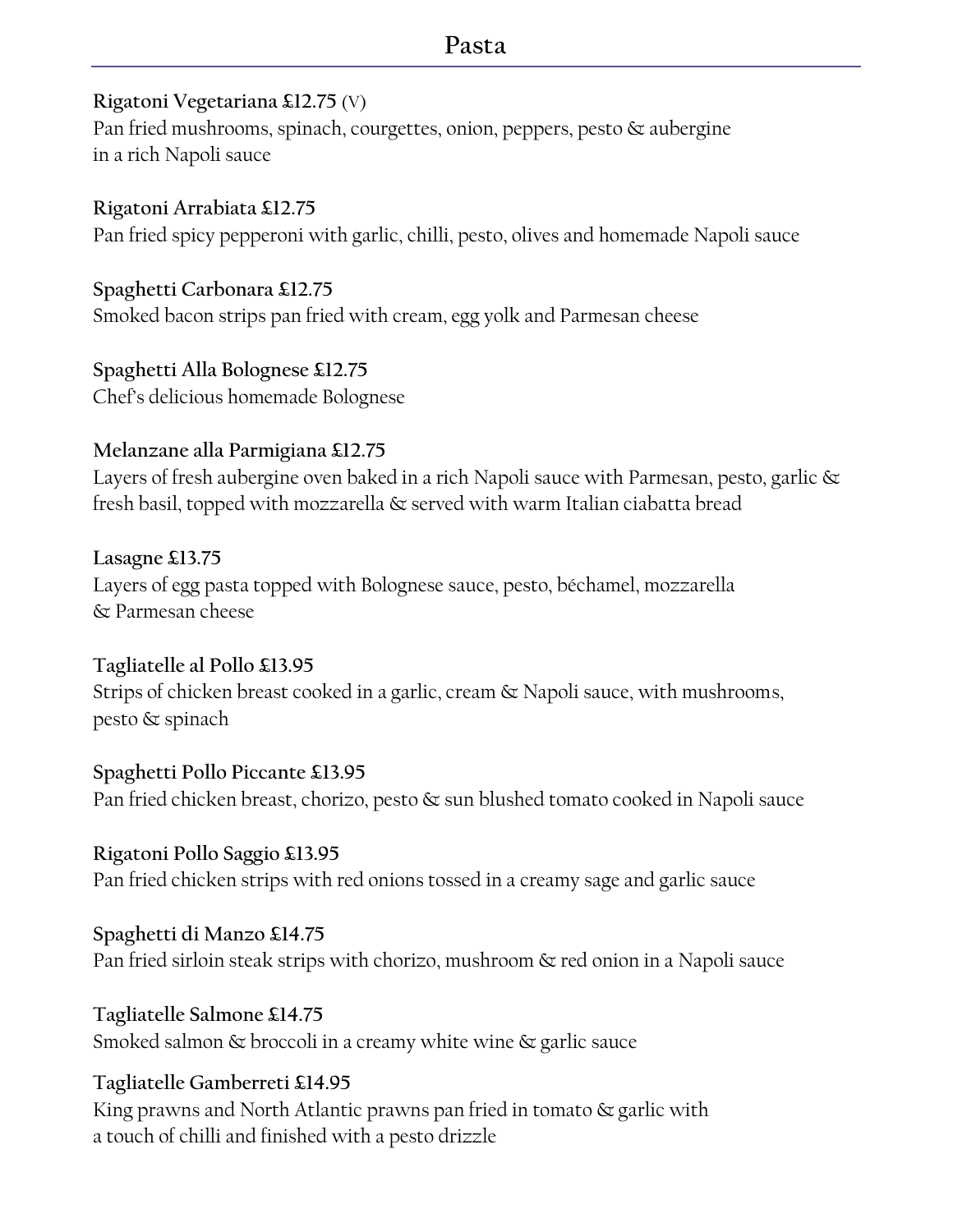12" stone baked garlic breads hand stretched to order

| Garlic bread with tomato $(V)$           | \$6.75 |
|------------------------------------------|--------|
| Garlic bread with tomato $\&$ pesto (V)  | £6.75  |
| Garlic bread with tomato $\&$ chilli (V) | \$6.75 |
| Garlic bread with mozzarella (V)         | £6.95  |
| Garlic bread with gorgonzola (V)         | £6.95  |

# Risotto

#### Vegetariana £13.95 (V)

Arborio rice, mushrooms, spinach, courgettes, peppers, onion, pesto & aubergine, dashed with a touch of Napoli sauce

#### Wild Mushroom £13.95 (V)

Arborio rice, wild mushrooms, onion & sage

#### Smoked Haddock £14.95

Arborio rice, smoked haddock, garden peas & onion

#### Chicken & Parma Ham £14.95

Arborio rice, pan fried chicken, onion & Parma ham served with a Parmesan crisp

#### Prawn & Pepperoni £14.95

Arborio rice, King Prawns, sliced pepperoni, onion & pesto served with a wedge of fresh lemon

> All our dishes may contain milk, egg, nuts, garlic, onion, celery, wheat & other allergens.

If you have any food allergies or intolerances, please tell a member of staff before you order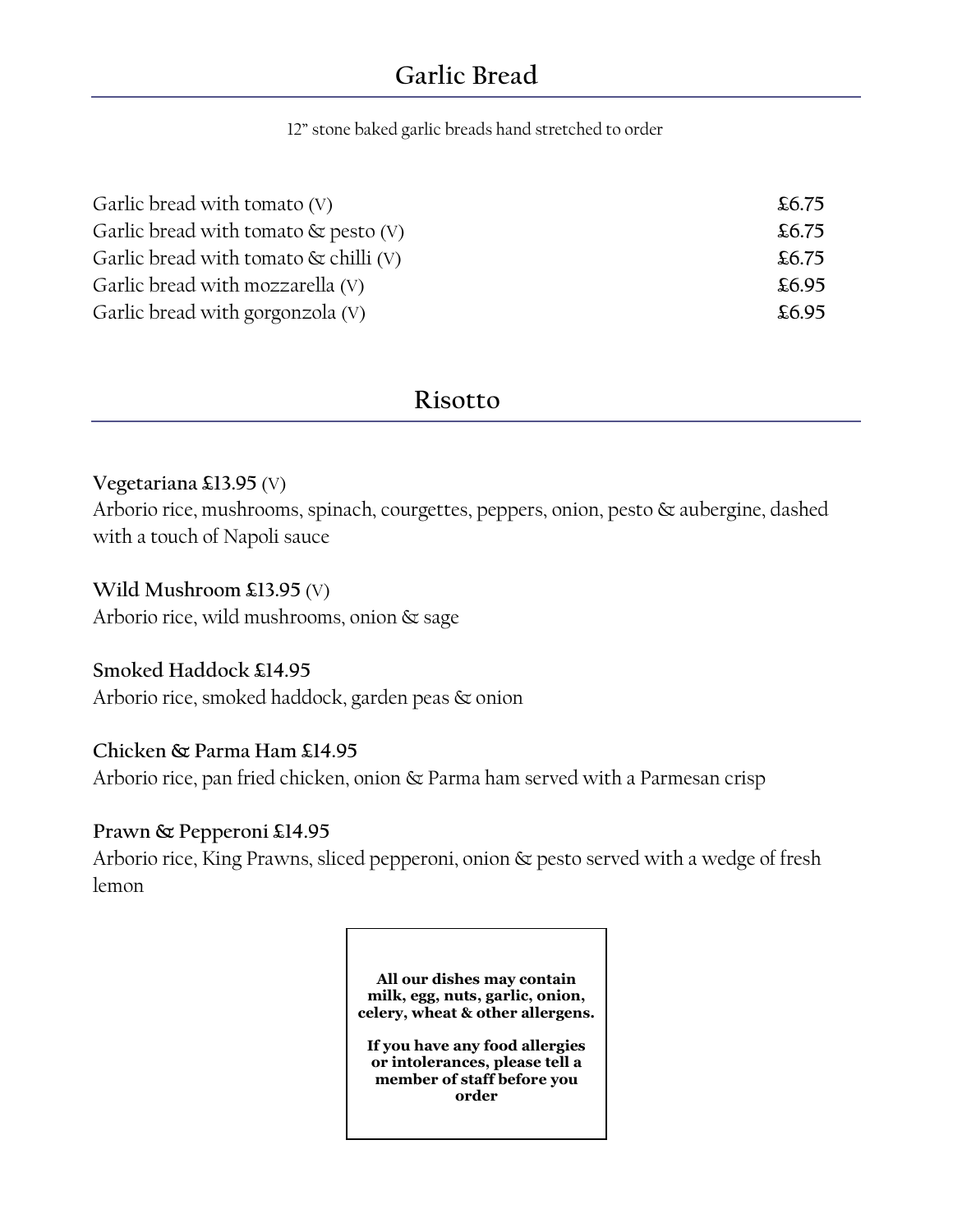### Pollo Funghi £16.95

Pan fried chicken breast with a creamy, white wine, garlic & mushroom sauce served with new potatoes & seasonal vegetables

### Chicken Voronoff £16.95

Strips of chicken breast pan fried with onions, mushrooms, Russian vodka & fresh cream, finished with a touch of Dijon mustard, served with new potatoes & seasonal vegetables

### Pollo Rusticana £16.95

Oven baked chicken breast wrapped in Parma ham served with green beans and sautéed potatoes with a white wine, garlic and cream sauce

### Pollo Formaggio £16.95

Oven baked Italian herb breaded chicken breast stuffed with mozzarella, pesto & sundried tomato, served with salad finished with a balsamic & olive oil dressing

### Pollo Valencia £16.95

Pan fried strips of chicken breast with chorizo, peppers, pesto  $\&$  and onions in a rustic tomato sauce, served with rice

### Chicken Diane £16.95

Sautéed strips of chicken breast, mushrooms & onions, braised in a creamy brandy, French mustard  $\&$  tarragon sauce served with new potatoes  $\&$  seasonal vegetables

# Pesce

### Salmon £18.95

Pan fried salmon fillet topped with roasted asparagus, served on a bed of wilted spinach, with crushed baby new potatoes, finished with a buttery lemon sauce

### Seabass £19.95

Pan seared seabass fillets served on a bed of prawn risotto finished with basil pesto  $\&$ balsamic syrup